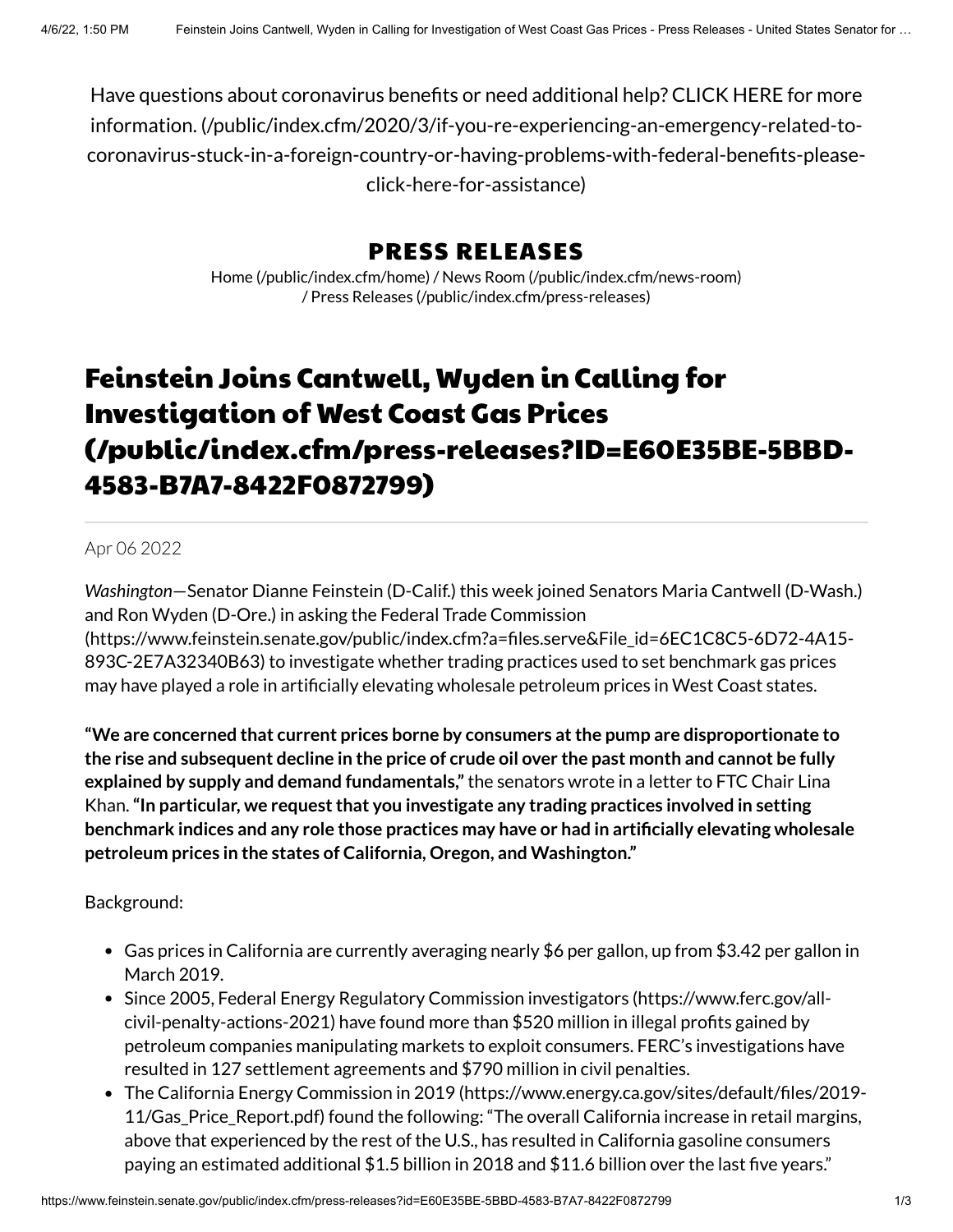4/6/22, 1:50 PM Feinstein Joins Cantwell, Wyden in Calling for Investigation of West Coast Gas Prices - Press Releases - United States Senator for …

Researchers from the University of California, Berkeley [\(https://sanfrancisco.cbslocal.com/2020/05/04/california-sues-vitol-sk-energy-gas-companies](https://sanfrancisco.cbslocal.com/2020/05/04/california-sues-vitol-sk-energy-gas-companies-scheme-inflate-gas-prices)scheme-inflate-gas-prices), found that between February 2015 and October 2018, alleged price gouging at California gas stations led to a price increase of more \$17 billion, or about \$1,700 for a family of four.

Full text of the letter, led by Senator Cantwell, chair of the Senate Committee on Commerce, Science, and Transportation, follows and is available here (https://www.feinstein.senate.gov/public/index.cfm? [a=files.serve&File\\_id=6EC1C8C5-6D72-4A15-893C-2E7A32340B63\):](https://www.feinstein.senate.gov/public/index.cfm?a=files.serve&File_id=6EC1C8C5-6D72-4A15-893C-2E7A32340B63)

April 5, 2022

The Honorable Lina Khan, Chair Federal Trade Commission 600 Pennsylvania Avenue, NW Washington, DC 20580

Dear Chair Khan:

We write to request that you conduct an investigation into the volatile and elevated gasoline, diesel, jet fuel, and other petroleum distillate prices burdening West Coast consumers. We are concerned that current prices borne by consumers at the pump are disproportionate to the rise and subsequent decline in the price of crude oil over the past month and cannot be fully explained by supply and demand fundamentals. In particular, we request that you investigate any trading practices involved in setting benchmark indices and any role those practices may have or had in artificially elevating wholesale petroleum prices in the states of California, Oregon, and Washington.

Elevated and volatile gasoline and diesel pump prices have exposed how little is known about how prices are set in the opaque petroleum markets, despite their profound impact on the U.S. economy and household budgets. According to the April 5, 2022, testimony of Robert F. McCullough, Jr. before the Senate Commerce Committee, certain benchmark indices are used to price petroleum contracts across the West Coast market. These indices are based on transactions that are not on an exchange, not public, and not well understood. Unfortunately, as we personally learned during the West Coast electricity crisis, markets that function in secrecy more easily fall victim to manipulation and can lead to millions of dollars of overcharges for our constituents.

As you know, Congress expressly authorized the Commission to conduct investigations in the wholesale petroleum markets in Section 811 of the Energy Independence and Security Act of 2007 (42 U.S.C. § 17301). Congress modeled the FTC's anti-manipulation authority on the same authority granted the Securities and Exchange Commission (SEC) and the Federal Energy Regulatory Commission (FERC) to combat manipulation in their jurisdictional markets. Since the 2005 Energy Bill provided FERC with its anti-manipulation authority, the Commission has approved 127 settlement agreements and has assessed more than \$790 million in civil penalties and ordered more than \$521 million in disgorgement. Consumers deserve the same proactive enforcement in the wholesale petroleum markets as FERC undertakes in the electricity and natural gas markets.